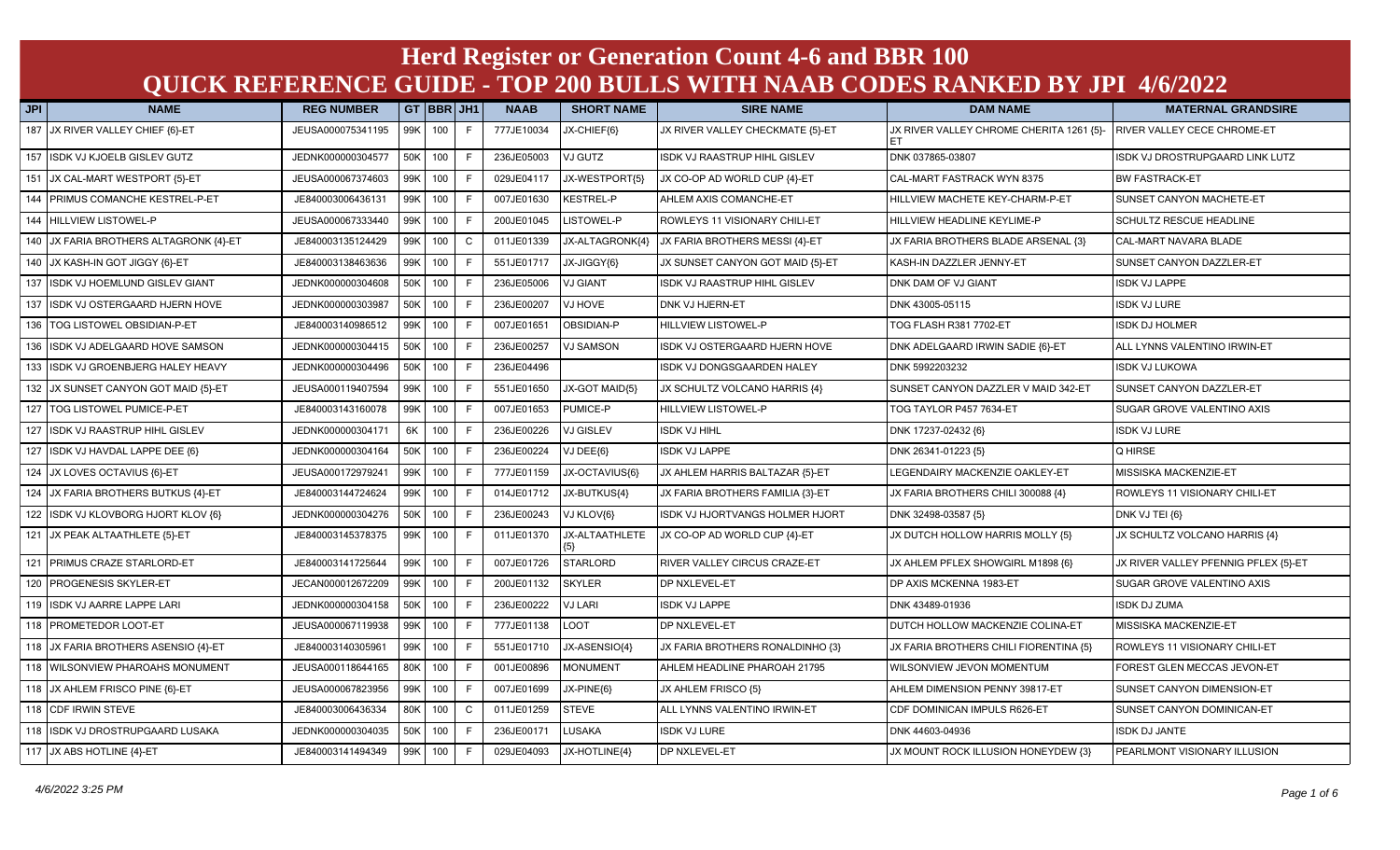| JPI | <b>NAME</b>                               | <b>REG NUMBER</b> |     | GT BBR JH1 |              | <b>NAAB</b> | <b>SHORT NAME</b> | <b>SIRE NAME</b>                    | <b>DAM NAME</b>                      | <b>MATERNAL GRANDSIRE</b>              |
|-----|-------------------------------------------|-------------------|-----|------------|--------------|-------------|-------------------|-------------------------------------|--------------------------------------|----------------------------------------|
|     | 117 AHLEM BANCROFT SCORPION-ET            | JEUSA000067823455 |     | 99K 100    | F            | 007JE01612  | <b>SCORPION</b>   | AHLEM AXIS BANCROFT-ET              | AHLEM VISIONARY SARAH 40090          | ALL LYNNS LEGAL VISIONARY-ET           |
| 117 | ISDK VJ JUULSGAARD GISLEV GATES           | JEDNK000000304544 | 6K  | 100        | F            | 236JE04544  | <b>VJ GATES</b>   | ISDK VJ RAASTRUP HIHL GISLEV        | DNK HILLUM 19903-05517               | UR DNK VJ GAMMELGAARD HILDE HILLUM {0} |
|     | 116 ISDK VJ AGERDAL GISLEV GARANT         | JEDNK000000304576 |     | 50K 100    | E            | 236JE05002  | <b>VJ GARANT</b>  | ISDK VJ RAASTRUP HIHL GISLEV        | DNK 37058 937                        | ISDK VJ BLANKE JASON JANKO             |
|     | 115 JX BW LIGHTNING {6}                   | JEUSA000173135567 |     | 99K 100    | F            | 505JE00128  | JX-LIGHTNING{6}   | JX AHLEM HARRIS BALTAZAR {5}-ET     | BW MACHETE LIZZIE Y12                | SUNSET CANYON MACHETE-ET               |
|     | 114 JX FOREST GLEN GOT MAID BRAZEN {6}-ET | JEUSA000067650294 | 99K | 100        | F            | 007JE01717  | JX-BRAZEN{6}      | JX SUNSET CANYON GOT MAID {5}-ET    | JX FOREST GLEN HARRIS BRINDISI {5}   | JX SCHULTZ VOLCANO HARRIS {4}          |
|     | 114 DUTCH HOLLOW MIGHTY-ET                | JE840003131737628 |     | 99K 100    | F.           | 029JE04079  | <b>MIGHTY</b>     | MFW SPARKY IMPISH-ET                | DUTCH HOLLOW DIMENSION MIRANDA       | SUNSET CANYON DIMENSION-ET             |
|     | 114   TOG MACHETE CHALK-ET                | JE840003143160103 |     | 99K 100    | F            | 007JE01672  | <b>CHALK</b>      | SUNSET CANYON MACHETE-ET            | TOG TAYLOR P457 7634-ET              | SUGAR GROVE VALENTINO AXIS             |
|     | 114 DNK VJ BIRKLEYGAARD LAND LAGO         | JEDNK000000304064 | GA  |            |              | 236JE00191  | VJ LAGO           | <b>DNK VJ LAND</b>                  | DNK 43639 01482                      | <b>ISDK DJ JASON</b>                   |
|     | 113 JX PEAK ALTAJERICO {5}-ET             | JE840003147839997 |     | 99K 100    | F            | 011JE01396  | JX-ALTAJERICO{5}  | JX FARIA BROTHERS CALVIN HARRIS {4} | JX FARIA BROTHERS CHILI MEDELLIN {5} | ROWLEYS 11 VISIONARY CHILI-ET          |
|     | 113 JX FOREST GLEN MONUMENT SULLY {6}     | JEUSA000119889365 |     | 99K 100    | E            | 097JE00165  | JX-SULLY{6}       | WILSONVIEW PHAROAHS MONUMENT        | JX FOREST GLEN JUMBO STACIE {5}-ET   | JX DENKEL ROWLEYS V JUMBO 2114 {4}-ET  |
|     | 112 ISDK VJ UDBY LARI LASKY               | JEDNK000000304566 | 50K | 100        | F            | 236JE04566  | <b>VJ LASKY</b>   | ISDK VJ AARRE LAPPE LARI            | DNK 019898-03155                     | <b>ISDK VJ HUSKY</b>                   |
|     | 112 ISDK VJ RAVNINGGAARD HUUS HAMLET      | JEDNK000000304607 | 50K | 100        | F            | 236JE04607  | <b>VJ HAMLET</b>  | VJ DUNKAERGAARD HUZAR HUUS          | DNK 45007-06145                      | DNK VJ HICKEY                          |
|     | 112 DUTCH HOLLOW DILLAN-P                 | JEUSA000067485211 | 80K | 100        | E            | 200JE00245  | <b>DILLAN-P</b>   | DUTCH HOLLOW VINTAGE-P-ET           | DUTCH HOLLOW RENEGADE DILL           | <b>BW RENEGADE-ET</b>                  |
|     | 111 AHLEM DIVIDEND LAWYER                 | JEUSA000072520557 |     | 80K 100    | E            | 011JE01212  | LAWYER            | SUNSET CANYON DIVIDEND-ET           | AHLEM LEGAL LAUGHTER 35488           | TOLLENAARS IMPULS LEGAL 233-ET         |
|     | 110 AHLEM CHILI CHARMER                   | JEUSA000074067595 |     | 99K 100    | E            | 029JE04009  | <b>CHARMER</b>    | ROWLEYS 11 VISIONARY CHILI-ET       | AHLEM DIVIDEND CHARM 1392            | SUNSET CANYON DIVIDEND-ET              |
|     | 110 AHLEM EVOLUTION LEAR 22519-ET         | JEUSA000073409480 | 13K | 100        | $\mathsf{C}$ | 203JE01621  | LEAR              | DUTCH HOLLOW EVOLUTION              | AHLEM LEGAL LU 35173                 | TOLLENAARS IMPULS LEGAL 233-ET         |
|     | 110 DUPAT DILLAN RAIDER-P-ET              | JE840003127607534 | 29K | 100        | F            | 147JE06226  | <b>RAIDER</b>     | DUTCH HOLLOW DILLAN-P               | DUPAT MAGNUM 2847-P                  | WILSONVIEW JEVON MAGNUM-ET             |
|     | 109 JX FOREST GLEN GOT MAID DANIEL {6}-ET | JEUSA000067650254 | 99K | 100        | F            | 014JE01683  | JX-DANIEL{6}      | JX SUNSET CANYON GOT MAID {5}-ET    | FOREST GLEN PILGRIM AMELIA           | CAL-MART MEDALIST PILGRIM              |
|     | 109 FOREST GLEN KALAHARI                  | JEUSA000067650122 | 99K | 100        | E            | 029JE04073  | KALAHARI          | <b>TJF VISIONARY REGENCY</b>        | FOREST GLEN DOMINOS KACI             | SUNSET CANYON DOMINOS-ET               |
| 109 | ISDK VJ HJORTVANGS HOLMER HJORT           | JEDNK000000303828 |     | 50K 100    | F            | 236JE00166  | <b>HJORT</b>      | ISDK VJ HUSKY                       | DNK 14717-02329                      | <b>ISDK DJ ZUMA</b>                    |
|     | 109 AHLEM DIMENSION JIMINY                | JEUSA000067823786 |     | 99K 100    | F            | 007JE01659  | <b>YIMINT</b>     | SUNSET CANYON DIMENSION-ET          | AHLEM DETERMINATE JUNE 42595         | SUNSET CANYON DETERMINATE-ET           |
|     | 109 ISDK VJ HORN                          | JEDNK000000303496 | 50K | 100        | F            | 236JE00177  | <b>VJ HORN</b>    | <b>ISDK DJ HULK</b>                 | DNK DAM 29035-01842                  | <b>ISDK Q IMPULS</b>                   |
| 108 | AHLEM BANCROFT SHOCKER-ET                 | JEUSA000067823475 | 99K | 100        | F            | 007JE01614  | <b>SHOCKER</b>    | AHLEM AXIS BANCROFT-ET              | AHLEM VISIONARY SARAH 40090          | ALL LYNNS LEGAL VISIONARY-ET           |
|     | 108 AHLEM KWYNN RESPECT-ET                | JEUSA000067823687 |     | 99K 100    | E            | 007JE01638  | <b>RESPECT</b>    | CDF KARBALA KWYNN                   | AHLEM VOLCANO ROXIE 43070            | ALL LYNNS LEGAL VOLCANO-ET             |
| 107 | <b>D&amp;E DIMENSION KELBY-ET</b>         | JE840003131651420 |     | 99K 100    | E            | 029JE04060  | <b>KELBY</b>      | SUNSET CANYON DIMENSION-ET          | D&E LEGAL KIRA 22022                 | TOLLENAARS IMPULS LEGAL 233-ET         |
|     | 107 JX PEAK ALTAMONTRA {6}-ET             | JE840003140986383 |     | 99K 100    | F            | 011JE01369  | JX-ALTAMONTRA     | <b>CDF VICEROY-ET</b>               | JX DUTCH HOLLOW HARRIS MOLLY {5}     | JX SCHULTZ VOLCANO HARRIS {4}          |
| 107 | SUNSET CANYON DANON-P-ET                  | JEUSA000118035884 |     | 50K 100    | $\mathbf C$  | 007JE01266  | DANON-P           | SCHULTZ LEGAL CRITIC-P              | PEARLMONT RESTORE DIXIE-ET           | SCHULTZ DUDLEY RESTORE-ET              |
|     | 106 AHLEM CRAZE CHESTNUT 24050-ET         | JE840003144728245 |     | 45K 100    | F            | 100JE07411  | <b>CHESTNUT</b>   | RIVER VALLEY CIRCUS CRAZE-ET        | AHLEM DIVIDEND CHARM 1392            | SUNSET CANYON DIVIDEND-ET              |
|     | 105 HILMAR VICEROY MIAMI                  | JEUSA000172552682 |     | 99K 100    | F            | 007JE01657  | <b>MIAMI</b>      | CDF VICEROY-ET                      | <b>HILMAR VINCA 49434 {6}</b>        | ALL LYNNS CRITIC VINCA-P-ET            |
|     | 105   TOG LISTOWEL IROQUOIS-P-ET          | JE840003143160018 | 99K | 100        | F.           | 014JE01675  | IROQUOIS-P        | <b>HILLVIEW LISTOWEL-P</b>          | TOG TRACEY R237 7638-ET              | SUGAR GROVE VALENTINO AXIS             |
|     | 103 JX AHLEM BADGER CRUISER {4}-ET        | JEUSA000074067453 |     | 99K 100    | E            | 001JE00934  | JX-CRUISER{4}     | JX FARIA BROTHERS BADGER {3}        | AHLEM RENEGADE CAROL 38649-ET        | <b>BW RENEGADE-ET</b>                  |
|     | 103 PETERSON POWER ROBERT                 | JE840003010961735 | 80K | 100        | F.           | 014JE00671  | <b>ROBERT</b>     | SUN VALLEY ZUMA POWER-ET            | PETERSON ALEXANDER CLARISSE          | FOREST GLEN ARTIST ALEXANDER           |
|     | 102 LEGENDAIRY BOURBON-ET                 | JEUSA000119729720 |     | 99K 100    | F            | 200JE01105  | <b>BOURBON</b>    | DP NXLEVEL-ET                       | JARS OF CLAY PLUS BRIANNA II {6}-ET  | SWEETIE PLUS IATOLAS BOLD {5}          |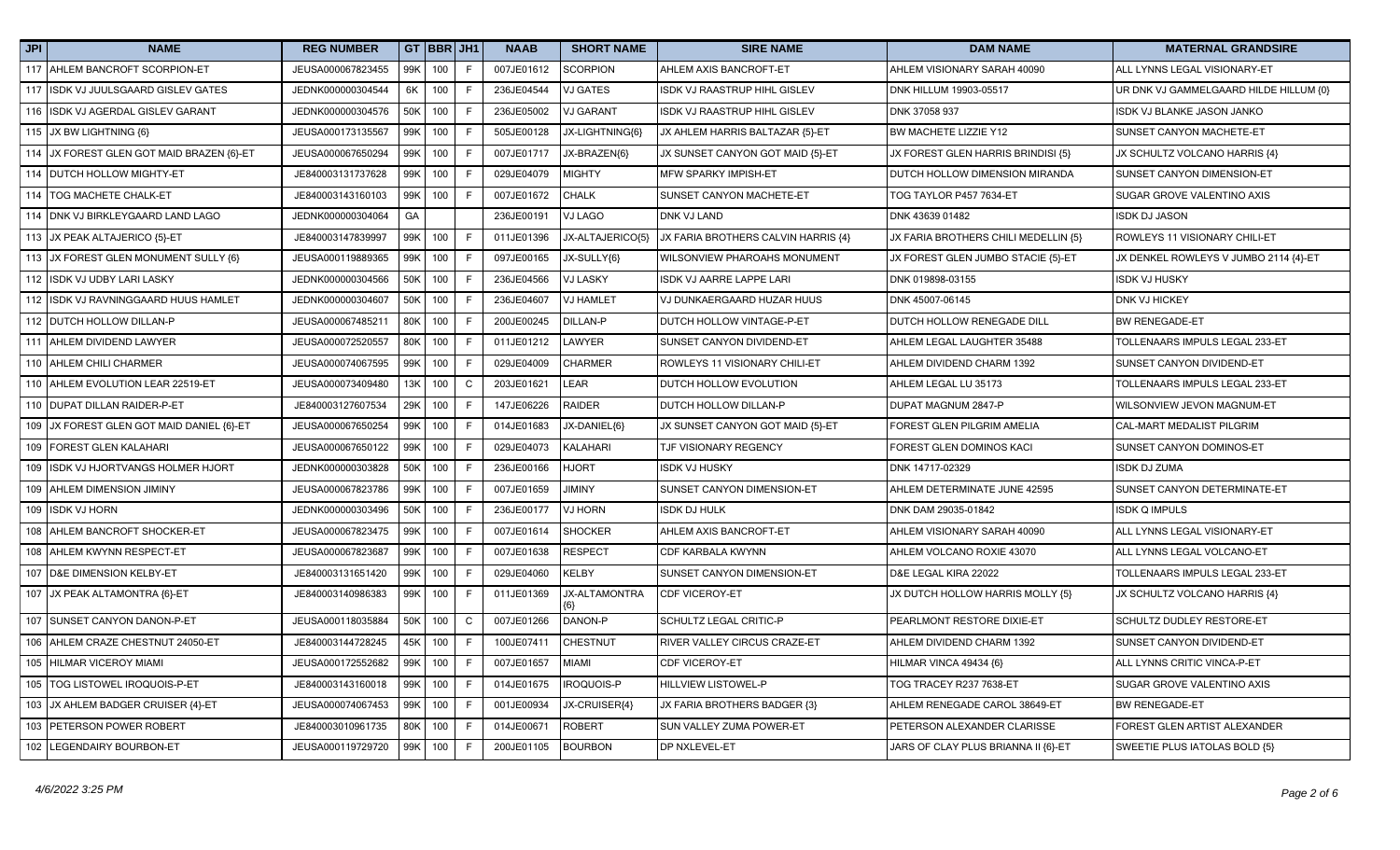| JPI | <b>NAME</b>                                | <b>REG NUMBER</b> |         | GT BBR JH1 |              | <b>NAAB</b> | <b>SHORT NAME</b> | <b>SIRE NAME</b>                 | <b>DAM NAME</b>                       | <b>MATERNAL GRANDSIRE</b>         |
|-----|--------------------------------------------|-------------------|---------|------------|--------------|-------------|-------------------|----------------------------------|---------------------------------------|-----------------------------------|
|     | 102 JX AHLEM FRISCO ADAMA {6}              | JEUSA000067823967 |         | 99K 100    | F            | 007JE01719  | JX-ADAMA{6}       | JX AHLEM FRISCO {5}              | AHLEM LEMONHEAD AUTUMN 47707-ET       | STEINHAUERS SAMSON LEMONHEAD      |
|     | 102 IGL MAGNUM MILTON-ET                   | JE840003125325412 |         | 80K 100    | F.           | 007JE01471  | <b>MILTON</b>     | WILSONVIEW JEVON MAGNUM-ET       | HEARTLAND IRWIN MYRA-ET               | ALL LYNNS VALENTINO IRWIN-ET      |
|     | 102 O.F. BALLISTIC GREG                    | JEUSA000067198214 | 99K     | 100        | F            | 007JE01490  | <b>GREG</b>       | DP BALLISTIC                     | O.F. DIMENSION GRETA                  | SUNSET CANYON DIMENSION-ET        |
|     | 102 JX AHLEM BALTAZAR KIAWA {6}-P-ET       | JEUSA000067823735 | 99K     | 100        | F            | 007JE01617  | JX-KIAWA -P{6}    | JX AHLEM HARRIS BALTAZAR {5}-ET  | HILLVIEW NIKON KEY-LADY-PP-ET         | AHLEM NIKON-P                     |
|     | 101 JX PINE-TREE EUSEBIO SHOCK {5}-ET      | JEUSA000067731322 | 99K     | 100        | F            | 007JE01606  | JX-SHOCK{5}       | JX FARIA BROTHERS EUSEBIO {4}-ET | JX BOHNERTS MAGNUM SHERI {5}          | WILSONVIEW JEVON MAGNUM-ET        |
|     | 101   TOG LISTOWEL QUARTZ-ET               | JE840003140986505 | 99K     | 100        | F.           | 007JE01650  | QUARTZ            | HILLVIEW LISTOWEL-P              | TOG AMANDA P467 7642-ET               | SUGAR GROVE VALENTINO AXIS        |
|     | 101 JX FARIA BROTHERS CALVIN HARRIS {4}    | JE840003124526356 |         | 99K 100    | F            | 014JE00704  | JX-CALVIN{4}      | JX SCHULTZ VOLCANO HARRIS {4}    | FARIA BROTHERS RENEGADE 214898 {3}    | <b>BW RENEGADE-ET</b>             |
|     | 101 JX FOREST GLEN GOT MAID TORNADO {6}-ET | JEUSA000067650271 |         | 99K 100    | F            | 007JE01685  | JX-TORNADO{6}     | JX SUNSET CANYON GOT MAID {5}-ET | FOREST GLEN AXIS TIA                  | SUGAR GROVE VALENTINO AXIS        |
|     | 101 JX LUCKY HILL WHAMBAM {5}-ET           | JEUSA000172977801 |         | 99K 100    | F            | 200JE01160  | JX-WHAMBAM{5}     | JX SCHULTZ VOLCANO HARRIS {4}    | LUCKY HILL BALLISTIC WINNIE-ET        | <b>DP BALLISTIC</b>               |
|     | 101 JX FARIA BROTHERS ALVES {5}-ET         | JE840003140371276 |         | 99K 100    | F            | 551JE01715  | JX-ALVES{5}       | HILLVIEW LISTOWEL-P              | JX FARIA BROTHERS HULK 221882 {4}-ET  | <b>ISDK DJ HULK</b>               |
|     | 101 YOSEMITE MALIBU RIPTIDE                | JE840003006436216 |         | 99K 100    | F            | 007JE01619  | RIPTIDE           | DUPAT VISIONARY MALIBU-ET        | YOSEMITE MARCIN ACTION T33269         | <b>GLYNN VALENTINO MARCIN</b>     |
|     | 101 ISDK VJ MOSEGAARD HILARIO HAARE        | JEDNK000000304229 | 50K     | 100        | F            | 236JE00229  | <b>VJ HAARE</b>   | <b>SDK VJ HILARIO</b>            | DNK 19887-02758                       | <b>ISDK DJ HULK</b>               |
|     | 101 JX AHLEM WORLD CUP HIDALGO {5}-ET      | JE840003144728322 |         | 99K 100    | F            | 014JE01736  | JX-HIDALGO{5}     | JX CO-OP AD WORLD CUP {4}-ET     | AHLEM DAZZLER HARMONY 44155-ET        | SUNSET CANYON DAZZLER-ET          |
|     | 100 PROGENESIS HARLEM-ET                   | JECAN000012302933 |         | 99K 100    | C            | 200JE01061  | <b>HARLEM</b>     | <b>GABYS ARCHER-ET</b>           | AHLEM VICTORY HAVS 42440-ET           | ALL LYNNS MAXIMUM VICTORY-ET      |
|     | 100 JX FARIA BROTHERS ALTAZIDANE {4}-ET    | JE840003149514358 |         | 99K 100    | F            | 011JE01379  | JX-ALTAZIDANE{4}  | JX CO-OP AD WORLD CUP {4}-ET     | JX FARIA BROTHERS MARLO 304662 {3}-ET | JX FARIA BROTHERS MARLO {2}-ET    |
|     | 100 ROC-BOT IMPLICATE {4}                  | JEUSA000075211012 |         | 99K 100    | F            | 200JE01099  | IMPLICATE{4}      | <b>GABYS ARCHER-ET</b>           | ROC-BOT DAVID 6579 {3}                | <b>SUNSET CANYON DAVID-ET</b>     |
|     | 100 CAL-MART HENRICO SYSCO                 | JEUSA000118275545 | 80K 100 |            | F            | 001JE00856  | SYSCO             | SCHULTZ HEADLINE HENRICO         | CAL-MART IMPULS SELENE 2538           | <b>ISDK Q IMPULS</b>              |
|     | 100 RIVER VALLEY CIRCUS CLOSER-ET          | JEUSA000075341010 |         | 99K 100    | F            | 007JE05052  | <b>CLOSER</b>     | DP IRON MAN-ET                   | GOFF PHAROAH CIRCUS ACT-ET            | AHLEM HEADLINE PHAROAH 21795      |
|     | 100 ISDK VJ RAVNINGGAARD HAZARD            | JEDNK000000303970 |         | 50K 100    | F            | 236JE00254  | VJ HAZARD         | <b>DNK VJ HICKEY</b>             | DNK 45007-05380 {6}                   | DNK DJ IZZY {6}                   |
| 99  | JX AVI-LANCHE BALTAZAR PROSSER {4}         | JE840003131412387 |         | 99K 100    | F            | 007JE01721  | JX-PROSSER{4}     | JX AHLEM HARRIS BALTAZAR {5}-ET  | JX AVI-LANCHE MARLO PETUNIA 15782 {3} | JX FARIA BROTHERS MARLO {2}-ET    |
| 99  | AHLEM AXIS BANCROFT-ET                     | JEUSA000073409475 | 99K 100 |            | F            | 029JE03991  | <b>BANCROFT</b>   | SUGAR GROVE VALENTINO AXIS       | AHLEM RENEGADE BUTTONS 38500          | <b>BW RENEGADE-ET</b>             |
| 99  | VALSIGNA MARVEL CHEKELO                    | JEUSA000118506982 |         | 80K 100    | F            | 011JE01207  | <b>CHEKELO</b>    | ALL LYNNS VALENTINO MARVEL       | VALSIGNA KARBALA 14190                | <b>BW KARBALA-ET</b>              |
| 99  | ISDK VJ GUNDESTRUP HJORRI HIGHER           | JEDNK000000304604 |         | 50K 100    | F.           | 236JE05005  | <b>VJ HIGHER</b>  | ISDK VJ HOEHOLT HJORT HJORRI     | DNK 17724-02530                       | ISDK VJ HOEHOLT HILDE HUZAR       |
| 99  | PF LENNOX HENDRIX                          | JEUSA000116844046 |         | 50K 100    | $\mathsf{C}$ | 001JE00768  | <b>HENDRIX</b>    | FOREST GLEN HALLMARK LENNOX-ET   | BOYD-LEE MATINEE HABANERO-ET          | SUNSET CANYON MATINEE-ET          |
| 99  | <b>ISDK VJ LUKOWA</b>                      | JEDNK000000303732 |         | 50K 100    | F.           | 236JE00160  | <b>VJ LUKOWA</b>  | ISDK VJ LURE                     | LUNDSBJERGGAARD HULK MIE              | <b>ISDK DJ HULK</b>               |
| 98  | <b>RIVER VALLEY CHARLEY CHEDDAR-ET</b>     | JE840003133234557 |         | 99K 100    | F            | 007JE05069  | <b>CHEDDAR</b>    | <b>IGL RISING TEMP-ET</b>        | SHAN-MAR HILARIO CHARLEY-ET           | CAL-MART RENEGADE HILARIO-ET      |
| 98  | JX FOREST GLEN ALTO {6}-ET                 | JEUSA000067650279 | 99K     | 100        | F.           | 029JE04119  | JX-ALTO{6}        | JX SUNSET CANYON GOT MAID {5}-ET | FOREST GLEN PILGRIM AMELIA            | CAL-MART MEDALIST PILGRIM         |
| 98  | ALL LYNNS DEMOS-P-ET                       | JEUSA000173162305 | 99K     | 100        | F.           | 777JE01178  | DEMOS-P           | HILLVIEW LISTOWEL-P              | OAKLANE CHISEL DELLA 2130-ET          | SHAN-MAR HILARIO CHISEL-ET        |
|     | 98 AHLEM DIMENSION HOST 23307-ET           | JEUSA000067823307 |         | 99K 100    | F.           | 007JE01591  | <b>HOST</b>       | SUNSET CANYON DIMENSION-ET       | AHLEM DAZZLER HARMONY 44159-ET        | <b>SUNSET CANYON DAZZLER-ET</b>   |
|     | 97 YOSEMITE MILTON RAGNAROK                | JE840003006436210 | 99K     | 100        | F            | 007JE01622  | <b>RAGNAROK</b>   | <b>IGL MAGNUM MILTON-ET</b>      | YOSEMITE KILOWATT ICE T31280          | FAIRWAY KLASSIC KILOWATT-ET       |
| 97  | JX PVF WC ZINC {5}-ET                      | JEUSA000119966684 |         | 99K 100    | F.           | 001JE01074  | JX-ZINC{5}        | JX CO-OP AD WORLD CUP {4}-ET     | JX PVF PROP JOE ZIP {4}-ET            | JX FARIA BROTHERS PROP JOE {3}-ET |
|     | 97 ISDK VJ HOEHOLT JERN JAMES              | JEDNK000000304302 |         | 50K 100    | F.           | 236JE00248  | <b>VJ JAMES</b>   | ISDK DNK VJ JERN                 | DNK 37408-01559                       | <b>ISDK VJ ZOLT</b>               |
|     | 96 ALL LYNNS BLADE BONANZA                 | JEUSA000118843676 | 80K     | 100        | F.           | 014JE00692  | <b>BONANZA</b>    | CAL-MART NAVARA BLADE            | ALL LYNNS VICTORY BRISTOL             | ALL LYNNS MAXIMUM VICTORY-ET      |
|     | 96 JX FOREST GLEN BALTAZAR AMORE {6}-ET    | JEUSA000067650232 |         | 99K 100    | F            | 029JE04105  | JX-AMORE{6}       | JX AHLEM HARRIS BALTAZAR {5}-ET  | FOREST GLEN PILGRIM AMELIA            | CAL-MART MEDALIST PILGRIM         |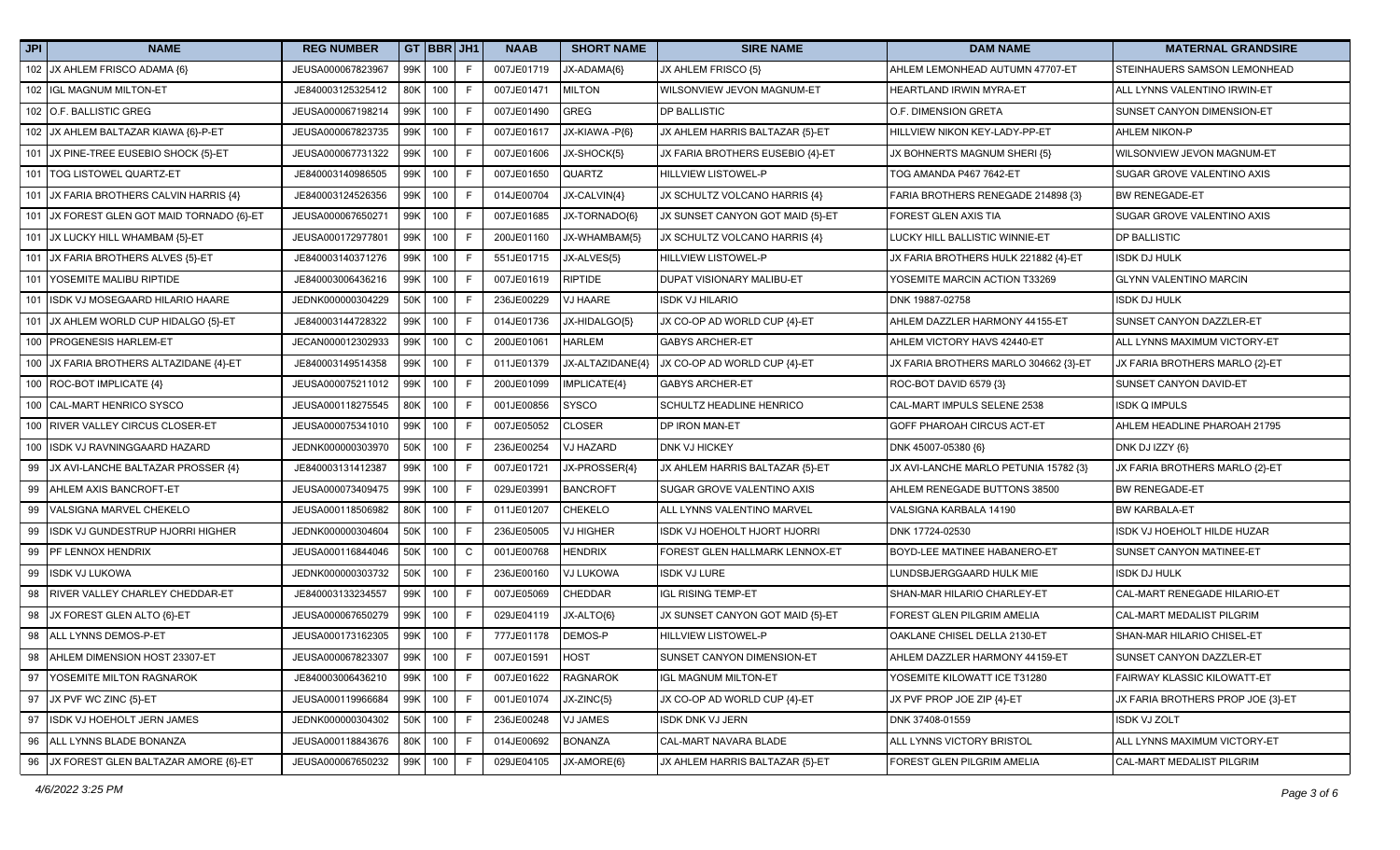| JPI | <b>NAME</b>                             | <b>REG NUMBER</b> |     | GT BBR JH1 |              | <b>NAAB</b> | <b>SHORT NAME</b>  | <b>SIRE NAME</b>                                  | <b>DAM NAME</b>                     | <b>MATERNAL GRANDSIRE</b>          |
|-----|-----------------------------------------|-------------------|-----|------------|--------------|-------------|--------------------|---------------------------------------------------|-------------------------------------|------------------------------------|
| 96  | ALL LYNNS LISTOWEL DALTON-P-ET          | JEUSA000173175006 |     | 99K 100    | F            | 029JE04137  | DALTON-P           | <b>HILLVIEW LISTOWEL-P</b>                        | OAKLANE CHISEL DELLA 2130-ET        | SHAN-MAR HILARIO CHISEL-ET         |
| 96  | FOREST GLEN BANCROFT TATE               | JEUSA000067650143 | 99K | 100        | F            | 029JE04087  | <b>TATE</b>        | AHLEM AXIS BANCROFT-ET                            | FOREST GLEN DAYBREAK TIA            | SUNSET CANYON DAYBREAK-ET          |
| 96  | <b>TOG ALTABLITZ UTE-ET</b>             | JE840003140986398 | 99K | 100        | F            | 014JE01679  | UTE                | TOG ALTABLITZ-ET                                  | TOG LISA S655 8105-ET               | SUNSET CANYON DIMENSION-ET         |
| 96  | FAIRWAY KLASSIC KILOWATT-ET             | JEUSA000114656667 |     | 50K 100    | F            | 011JE00921  | KILOWATT           | <b>EASTGLEN ALF KLASSIC-ET</b>                    | SCHULTZ HALLMARK KITTEN             | <b>SCHULTZ BROOK HALLMARK</b>      |
| 96  | SUNSET CANYON DAZZLER-ET                | JEUSA000117925081 |     | 50K 100    | F            | 029JE03830  | <b>DAZZLER</b>     | HAWARDEN IMPULS PREMIER                           | PEARLMONT RESTORE DIXIE-ET          | SCHULTZ DUDLEY RESTORE-ET          |
| 95  | AHLEM BOWMAN LANCER-ET                  | JEUSA000073409435 |     | 99K 100    | F            | 029JE03992  | LANCER             | CAL-MART RENEGADE BOWMAN                          | AHLEM LEGAL LU 35173                | TOLLENAARS IMPULS LEGAL 233-ET     |
| 95  | ISDK VJ BIRKELYGAARD LIBERO             | JEDNK000000303995 |     | 50K 100    | F            | 236JE00182  | VJ LIBERO          | <b>ISDK VJ LURE</b>                               | DNK 43639-01582 {6}                 | DNK DJ HIBE                        |
| 94  | HI-LAND PAUL FEARLESS                   | JEUSA000067247670 | 80K | 100        | F            | 014JE00685  | <b>FEARLESS</b>    | D&E PAUL-ET                                       | HI-LAND ZIPPER FLUFFY               | SUNRISE/HACKLINE BUNGY ZIPPER      |
| 94  | JX FOREST GLEN SUCCESSION {6}-ET        | JEUSA000067650295 |     | 99K 100    | F            | 007JE01716  |                    | JX-SUCCESSION{6} JX SUNSET CANYON GOT MAID {5}-ET | JX FOREST GLEN HARRIS SPARKLE {5}   | JX SCHULTZ VOLCANO HARRIS {4}      |
| 94  | JX DUPAT JLS STRMCLD DORSAI {5}-ET      | JE840003141725606 |     | 45K 100    | F            | 147JE06229  | JX-DORSAI{5}       | JX AHLEM BOUDREAUX STORMCLOUD {4}-ET              | <b>DUPAT CHARLES 14219</b>          | DUTCH HOLLOW VOLCANO CHARLES       |
| 94  | RIVER VALLEY PFENNIG PERFECT FIT        | JE840003009997718 | 50K | 100        | F            | 147JE06213  | <b>FIT</b>         | SUNSET CANYON DOMINICAN-ET                        | HI-KEL TBONE PFENNIG-ET             | RICHIES JACE TBONE A364            |
| 94  | SEXING ZIPPER AUTOMATIC 59995-ET        | JE840003010363742 |     | 80K 100    | F            | 151JE01625  | <b>AUTOMATIC</b>   | SUNRISE/HACKLINE BUNGY ZIPPER                     | HEARTLAND DIGNITARY ABIGAIL-ET      | SUNSET CANYON DIGNITARY-ET         |
| 94  | ISDK VJ HAUGSTEDGAARD HORST             | JEDNK000000303706 |     | 50K 100    | F            | 236JE00251  | VJ HORST           | <b>ISDK DJ HULK</b>                               | DNK 18903-01951 {6}                 | <b>ISDK DJ LIRSK</b>               |
| 94  | SUNSET CANYON DEFACTO                   | JEUSA000117890349 | 50K | 100        | F            | 001JE00821  | <b>DEFACTO</b>     | PF LENNOX HENDRIX                                 | SUNSET CANYON NAVARA DAFFY-ET       | ISAU DARAWAY FLOWERPOWER NAVARA-ET |
| 94  | <b>ISDK VJ LURE</b>                     | JEDNK000000303259 | GA  |            |              | 236JE00153  | VJ LURE            | <b>ISDK DJ LIRSK</b>                              | DNK DAM OF VJ LURE                  | <b>ISDK Q IMPULS</b>               |
| 93  | ISDK VJ GROENBJERG LOBO LOBSTER         | JEDNK000000304580 |     | 50K 100    | F            | 236JE04580  | VJ LOBSTER         | ISDK VJ TOSTENAES LUTZ LOBO                       | DNK 59922-02929                     | <b>ISDK DJ LIX</b>                 |
| 92  | PROGENESIS COMPLETELY-ET                | JE124000109902120 |     | 99K 100    | $\mathsf{C}$ | 200JE01116  | <b>COMPLETELY</b>  | DP NXLEVEL-ET                                     | SUN VALLEY MAGNUM BELLITA           | WILSONVIEW JEVON MAGNUM-ET         |
|     | 92 JX AHLEM BOUDREAUX STORMCLOUD {4}-ET | JEUSA000074067679 |     | 99K 100    | F            | 007JE01540  | JX-STORMCLOUD      | JX FARIA BROTHERS BOUDREAUX {3}-ET                | AHLEM VISIONARY SARAH 40090         | ALL LYNNS LEGAL VISIONARY-ET       |
| 92  | DUPAT VISIONARY MALIBU-ET               | JEUSA000067163463 | 80K | 100        | F            | 011JE01239  | <b>MALIBU</b>      | ALL LYNNS LEGAL VISIONARY-ET                      | <b>DUPAT TBONE 4964</b>             | RICHIES JACE TBONE A364            |
| 92  | AHLEM BANCROFT CHICAGO 23929            | JEUSA000067823929 |     | 45K 100    | F            | 100JE07403  | CHICAGO            | AHLEM AXIS BANCROFT-ET                            | AHLEM VIPER CHARM 47521-ET          | FOREST GLEN VOLCANO VIPER          |
| 92  | RIVER VALLEY MAC MERIT-P-ET             | JEUSA000075341167 | 99K | 100        | F            | 200JE10030  | MERIT-P            | <b>HILLVIEW LISTOWEL-P</b>                        | JER-Z-BOYZ MACNCHEZ 48947-ET        | MISSISKA MACKENZIE-ET              |
| 92  | <b>BW BRAVEHEART-ET</b>                 | JE840003126536276 |     | 13K 100    | F            | 551JE01656  | <b>BRAVEHEART</b>  | MISSISKA MACKENZIE-ET                             | BW IRWIN BLOSSOM X644               | ALL LYNNS VALENTINO IRWIN-ET       |
| 92  | SUNSET CANYON DETERMINATE-ET            | JEUSA000117335794 |     | 50K 100    | F.           | 200JE09830  | <b>DETERMINATE</b> | ALL LYNNS LOUIE VALENTINO-ET                      | PEARLMONT IMPULS DAFFY              | <b>ISDK Q IMPULS</b>               |
| 92  | ISDK VJ BLANKE JASON JANKO              | JEDNK000000303787 | 50K | 100        | C            | 236JE00252  | VJ JANKO           | ISDK DJ JASON                                     | DNK 19194-04789                     | <b>ISDK DJ HULK</b>                |
| 91  | PROMETEDOR MADISON-ET                   | JEUSA000067299614 | 99K | 100        | F.           | 777JE01139  | <b>MADISON</b>     | <b>CDF KARBALA KWYNN</b>                          | LEGENDAIRY MACKENZIE BRILEIGH-ET    | MISSISKA MACKENZIE-ET              |
| 91  | AHLEM CRAZE JALAPENO 24052-ET           | JE840003144728247 | 45K | 100        | F            | 100JE07412  | <b>JALAPENO</b>    | <b>RIVER VALLEY CIRCUS CRAZE-ET</b>               | VAN DE CHILI JOY 45027              | ROWLEYS 11 VISIONARY CHILI-ET      |
| 91  | JX FOREST GLEN SOPRANO TAZER {5}        | JEUSA000067578168 |     | 80K 100    | $\mathsf{C}$ | 001JE00923  | JX-TAZER{5}        | JX WILSONVIEW SOPRANO {4}                         | FOREST GLEN VISIONARY TAN           | ALL LYNNS LEGAL VISIONARY-ET       |
| 91  | ISDK VJ GYVELBORG HIHL GYVEL            | JEDNK000000304163 |     | 50K 100    | F            | 236JE00223  | VJ GYVEL           | <b>ISDK VJ HIHL</b>                               | DNK IZZY 24713-02235                | DNK DJ IZZY {6}                    |
| 91  | ISDK VJ HAESINGE LINK LIVIUS            | JEDNK000000304063 |     | 50K 100    | F            | 236JE00185  | VJ LIVIU           | <b>ISDK VJ LINK</b>                               | DNK 18914-01883 {6}                 | <b>ISDK DJ HULK</b>                |
| 90  | CDF TRAJECTORY-ET                       | JE840003006436392 |     | 80K 100    | F.           | 011JE01204  | <b>TRAJECTORY</b>  | HEARTLAND MERCHANT TOPEKA-ET                      | ALL LYNNS IMPULS VIRGINIA-ET        | <b>ISDK Q IMPULS</b>               |
| 90  | ISGB GRAHAMS GOLDTOP-ET                 | JEGBR543178402906 |     | 63K 100    | F            | 522JE01727  | <b>GOLDTOP</b>     | DUTCH HOLLOW DILLAN-P                             | SUNSET CANYON DIMENSION MAID 153-ET | SUNSET CANYON DIMENSION-ET         |
| 90  | YOSEMITE KW MASTERS DEGREE-ET           | JE840003131274413 | 45K | 100        | F            | 100JE07398  |                    | MASTERS DEGREE CDF KARBALA KWYNN                  | YOSEMITE MASTERS PLUS T32320        | DUPAT ZUMA MASTERS-ET              |
|     | 90 VJ DUNKAERGAARD HUZAR HUUS           | JEDNK000000304225 | GA  |            |              | 236JE04225  | VJ HUUS            | ISDK VJ HOEHOLT HILDE HUZAR                       | DNK 18397-04945                     | <b>ISDK VJ HUSKY</b>               |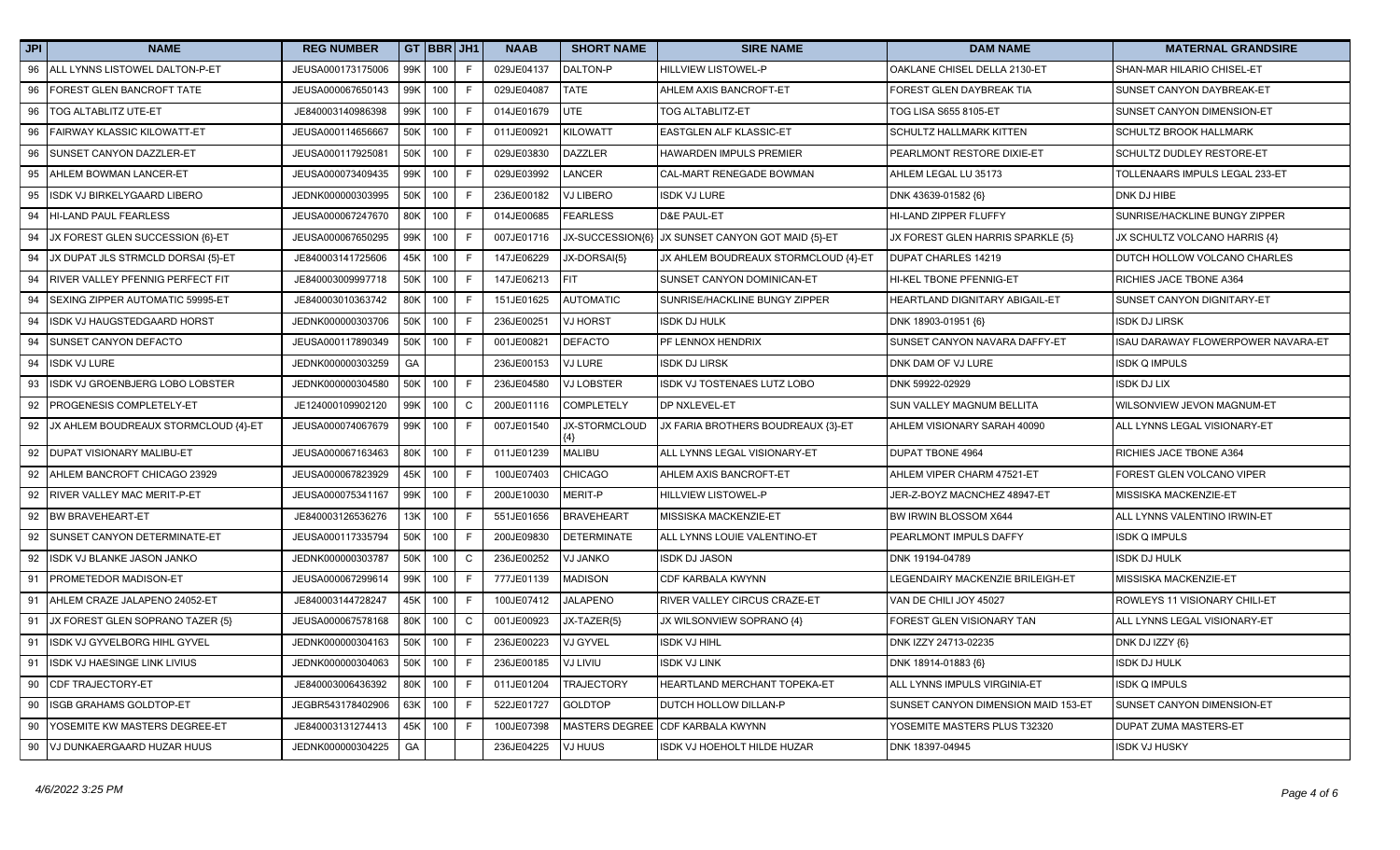| JPI | <b>NAME</b>                           | <b>REG NUMBER</b> |     | GT BBR JH1 |              | <b>NAAB</b> | <b>SHORT NAME</b> | <b>SIRE NAME</b>                     | <b>DAM NAME</b>                         | <b>MATERNAL GRANDSIRE</b>          |
|-----|---------------------------------------|-------------------|-----|------------|--------------|-------------|-------------------|--------------------------------------|-----------------------------------------|------------------------------------|
| 90  | TOG ALTABLITZ-ET                      | JE840003126218629 | 99K | 100        | F            | 011JE01320  | <b>ALTABLITZ</b>  | SUGAR GROVE VALENTINO AXIS           | LIVE OAK KILOWATT PRINCESS              | FAIRWAY KLASSIC KILOWATT-ET        |
| 90  | AHLEM VIABULL-P                       | JEUSA000071199749 | 50K | 100        | F            | 029JE03869  | VIABULL-P         | SCHULTZ LEGAL CRITIC-P               | AHLEM HEADLINE VETTE 35528-ET           | SCHULTZ RESCUE HEADLINE            |
| 89  | JX FOREST GLEN AMSTERDAM {6}-ET       | JEUSA000067650245 | 99K | 100        | F            | 007JE01684  | JX-AMSTERDAM{6}   | JX SUNSET CANYON GOT MAID {5}-ET     | FOREST GLEN PILGRIM AMELIA              | CAL-MART MEDALIST PILGRIM          |
| 89  | RIVER VALLEY CHAR COLBY-ET            | JEUSA000075341083 |     | 99K 100    | F            | 007JE05072  | <b>COLBY</b>      | <b>IGL MAGNUM MILTON-ET</b>          | SHAN-MAR HILARIO CHARLEY-ET             | CAL-MART RENEGADE HILARIO-ET       |
| 89  | TOG ALTABLITZ AMES-ET                 | JE840003139851986 | 99K | 100        | F            | 014JE01647  | <b>AMES</b>       | <b>TOG ALTABLITZ-ET</b>              | VAN DE KONA LASER LAVA                  | SUN VALLEY ZUMA KONA-ET            |
| 89  | <b>ISDK VJ ZUMMIT</b>                 | JEDNK000000303532 | 50K | 100        | F            | 236JE00205  | VJ ZUMMIT         | <b>ISDK DJ ZUMA</b>                  | DNK 29035-01875                         | <b>ISDK DJ TOPHOLM</b>             |
| 88  | AHLEM REGENCY PRINCETON-ET            | JEUSA000074067733 | 99K | 100        | F            | 007JE01544  | <b>PRINCETON</b>  | TJF VISIONARY REGENCY                | AHLEM JUPITER PRINCESS 40390            | SUN VALLEY IMPULS JUPITER          |
|     | 88 JX PEAK ALTAGRAPPLE {5}-ET         | JE840003147840033 |     | 99K 100    | F            | 011JE01382  | JX-ALTAGRAPPLE    | JX FARIA BROTHERS CALVIN HARRIS {4}  | JX FARIA BROTHERS CHILI MEDELLIN {5}    | ROWLEYS 11 VISIONARY CHILI-ET      |
| 88  | JX AHLEM BALTAZAR FIRESTAR {6}-ET     | JEUSA000067823730 | 99K | 100        | F            | 007JE01662  | JX-FIRESTAR{6}    | JX AHLEM HARRIS BALTAZAR {5}-ET      | AHLEM DAYBREAK FINESSE 40686            | SUNSET CANYON DAYBREAK-ET          |
| 88  | DP KILOWATT AMP-ET                    | JEUSA000172581329 | 99K | 100        | $\mathsf F$  | 007JE01628  | AMP               | FAIRWAY KLASSIC KILOWATT-ET          | DP ISAAC CASSANDRA 2086-ET              | DP MARVEL ISAAC-ET                 |
| 88  | <b>DP IRON MAN-ET</b>                 | JEUSA000067511924 |     | 80K 100    | F            | 007JE01421  | <b>IRON MAN</b>   | DP FRONTRUNNER-ET                    | DP IMPULS IRENE 638                     | <b>ISDK Q IMPULS</b>               |
| 88  | <b>BLUE MIST MERLIN-ET</b>            | JEUSA000118608808 |     | 80K 100    | F            | 200JE00243  | <b>MERLIN</b>     | ALL LYNNS VALENTINO MARVEL           | BLUE MIST TBONE MADDY 2-ET              | RICHIES JACE TBONE A364            |
| 88  | ISDK VJ ALSTRUP HICKEY HAMA           | JEDNK000000303968 | 50K | 100        | F            | 236JE00178  | <b>VJ HAMA</b>    | <b>DNK VJ HICKEY</b>                 | DNK 35582-05640                         | <b>ISDK DJ ZUMA</b>                |
| 88  | ISDK VJ BIRKELYGAARD LESTEN           | JEDNK000000304255 | 50K | 100        | F            | 236JE00230  | <b>VJ LESTEN</b>  | DNK VJ ESPE-HOLM LIX LURIK           | DNK 43639-01752                         | DNK VJ HICKEY                      |
| 87  | JX PEAK ALTAHEIR {6}-ET               | JE840003138498950 | 99K | 100        | F            | 011JE01346  | JX-ALTAHEIR{6}    | DP NXLEVEL-ET                        | JX AHLEM PRINCESS {5}-ET                | JX SCHULTZ VOLCANO HARRIS {4}      |
| 87  | JX FARIA BROTHERS ALTASMART {4}       | JE840003140371373 |     | 99K 100    | $\mathsf F$  | 011JE01350  | JX-ALTASMART{4}   | JX FARIA BROTHERS RONALDINHO {3}     | FARIA BROTHERS MAGNUM 116130 {5}        | WILSONVIEW JEVON MAGNUM-ET         |
| 87  | <b>ISDK DJ HULK</b>                   | JEDNK000000302595 |     | 50K 100    | F            | 236JE00136  | <b>DJ HULK</b>    | <b>ISDK Q HANDIX</b>                 | DNK 021602-01236                        | <b>ISDK FYN LEMVIG</b>             |
| 87  | <b>RIVER VALLEY CECE CHROME-ET</b>    | JE840003012423929 |     | 63K 100    | F            | 007JE05004  | <b>CHROME</b>     | SCHULTZ LEGAL CRITIC-P               | <b>LYON CELEBRITY CECE-ET</b>           | <b>GALAXIES CELEBRITY-ET</b>       |
| 86  | AHLEM ALTACAJUN-ET                    | JEUSA000074067726 | 99K | 100        | F            | 011JE01318  | ALTACAJUN         | TJF VISIONARY REGENCY                | AHLEM MANTRA CAYMAN 42268               | <b>ERTL MANTRA</b>                 |
| 86  | JX DUPAT GOT MAID WOLFGANG {5}        | JE840003141725669 |     | 99K 100    | F            | 007JE01753  | JX-WOLFGANG{5}    | JX SUNSET CANYON GOT MAID {5}-ET     | JX DUPAT LEONEL 15675 {4}-ET            | JX FARIA BROTHERS LEONEL {3}-ET    |
| 86  | JX SUN VALLEY JENIUS {5}              | JEUSA000172636645 | 99K | 100        | F            | 200JE01164  | JX-JENIUS{5}      | JX CO-OP AD WORLD CUP {4}-ET         | SUN VALLEY DIMENSION JERSEE             | SUNSET CANYON DIMENSION-ET         |
| 86  | AVI-LANCHE MALCOM {4}-P               | JE840003131651479 |     | 99K 100    | F            | 097JE00166  | MALCOM-P{4}       | KASH-IN SAXON-P-ET                   | AVI-LANCHE VERN MIA 13848 {3}           | D&E CRITIC VERN-P-ET               |
|     | 86 JX DUPAT FEVER {5}-P-ET            | JE840003141725612 |     | 99K 100    | F            | 007JE01701  | JX-FEVER -P{5}    | JX AHLEM BOUDREAUX STORMCLOUD {4}-ET | DUPAT MAGNUM 2847-P                     | WILSONVIEW JEVON MAGNUM-ET         |
| 86  | JX CAL-MART COTTAGE {5}-ET            | JEUSA000067374614 | 99K | 100        | F            | 029JE04118  | JX-COTTAGE{5}     | JX FARIA BROTHERS CALVIN HARRIS {4}  | JX CAL-MART JOE CALLI 8424 {4}          | JX FARIA BROTHERS PROP JOE {3}-ET  |
| 86  | ISDK VJ OESTERMARIE HAARE HAYS        | JEDNK000000304613 | 50K | 100        | F            | 236JE04613  | <b>VJ HAYS</b>    | ISDK VJ MOSEGAARD HILARIO HAARE      | DNK DAM OF VJ HAYS                      | DNK VJ ENGMARK HOLMER HOLMARK      |
| 86  | JX PVF WORLD CUP ZUP {5}-ET           | JEUSA000172565141 | 99K | 100        | F            | 007JE01654  | JX-ZUP{5}         | JX CO-OP AD WORLD CUP {4}-ET         | CLARESHOE ALLSTAR ZOOM ZOOM             | SUNSET CANYON ANTHEMS ALLSTAR-ET   |
| 86  | ISDK VJ BALSLEV LOBO CHOKO            | JEDNK000000304568 | 6K  | 100        | $\mathsf F$  | 236JE04568  | VJ CHOKO          | ISDK VJ TOSTENAES LUTZ LOBO          | DNK HAVDAL 19235-02965                  | ISDK VJ HUBERT HAVDAL              |
| 86  | <b>BW SOLEIL</b>                      | JEUSA000117965306 |     | 50K 100    | $\mathsf{C}$ | 203JE01366  | SOLEIL            | HAWARDEN IMPULS PREMIER              | BW AVERY KATIE ET121-ET                 | <b>BANCREST LESTER AVERY</b>       |
| 86  | <b>ISDK VJ LAPPE</b>                  | JEDNK000000303785 | GA  |            |              | 236JE00163  | <b>LAPPE</b>      | ISDK VJ LURE                         | KAPLEVGAARD MAY KATRINE                 | <b>ISDK DJ MAY</b>                 |
| 85  | CDF JLS COMANCHE TRIBUNE-ET           | JE840003006436128 | 99K | 100        | F            | 007JE01629  | <b>TRIBUNE</b>    | AHLEM AXIS COMANCHE-ET               | CDF DOMINICAN IMPULS R626-ET            | SUNSET CANYON DOMINICAN-ET         |
| 85  | JX AVI-LANCHE VICEROY DASHIELL {6}-ET | JE840003131412772 |     | 99K 100    | $\mathsf{C}$ | 007JE01722  | JX-DASHIELL{6}    | <b>CDF VICEROY-ET</b>                | JX AVI-LANCHE COMMISIONR DEDE 13710 {5} | JX 5T COMMISSIONER {4}-ET          |
| 85  | CAL-MART MEDALIST PILGRIM             | JEUSA000118113935 | 50K | 100        | F            | 029JE03860  | PILGRIM           | SUNSET CANYON MEDALIST-ET            | CAL-MART LOUIE PENNA 3725               | TOLLENAARS IMPULS LOUIE 260-ET     |
| 85  | <b>SUNSET CANYON DMITRY</b>           | JEUSA000118376116 | 8K  | 100        | F            | 097JE00120  | <b>DMITRY</b>     | SUNSET CANYON DIVIDEND-ET            | SUNSET CANYON NAVARA DAFFY-ET           | ISAU DARAWAY FLOWERPOWER NAVARA-ET |